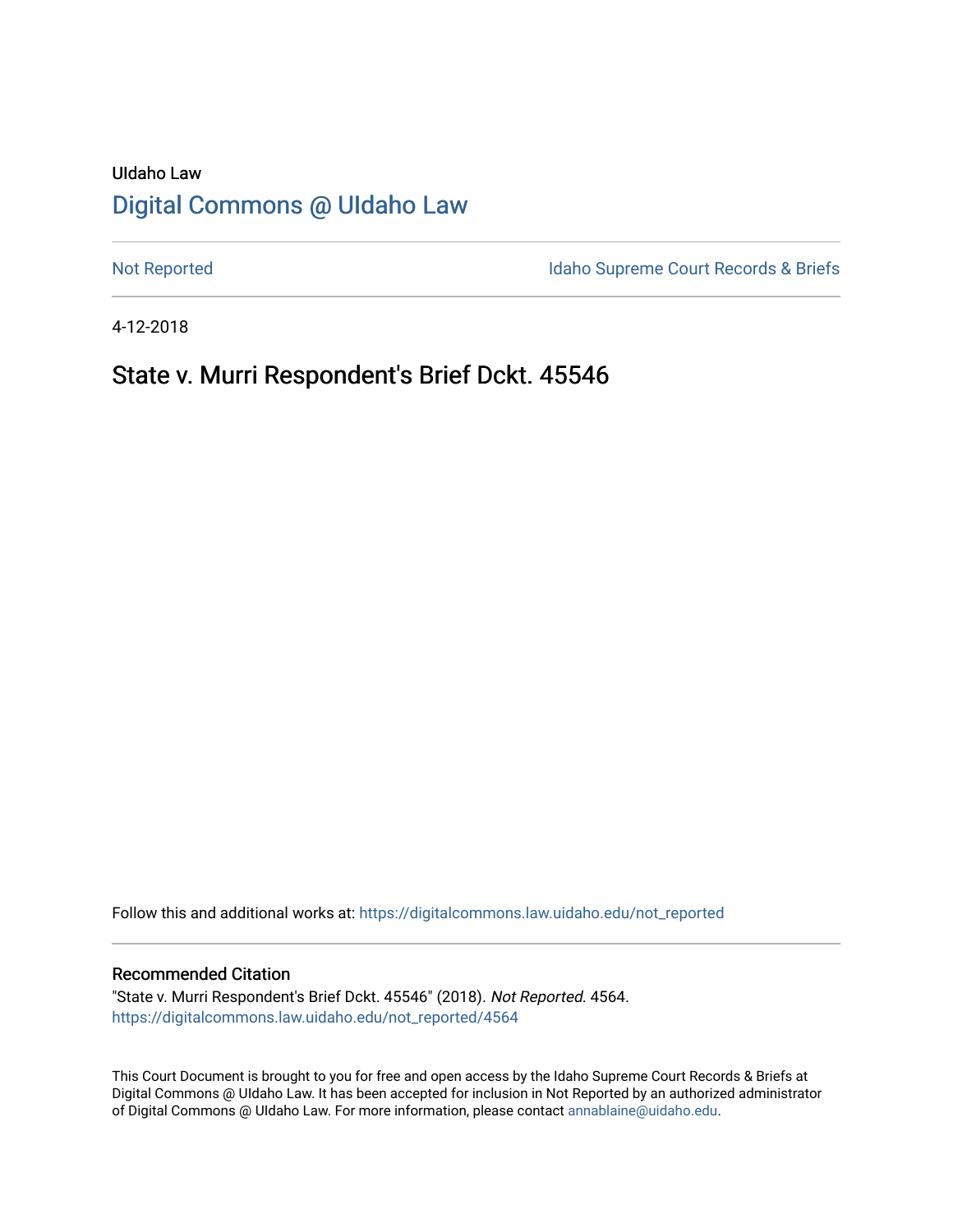LAWRENCE G. WASDEN Attorney General State of Idaho

PAUL R. PANTHER Deputy Attorney General Chief, Criminal Law Division

LORI A. FLEMING Deputy Attorney General P.O. Box 83720 Boise, Idaho 83720-0010 (208) 334-4534

#### IN THE SUPREME COURT OF THE STATE OF IDAHO

| STATE OF IDAHO,       |  |
|-----------------------|--|
| Plaintiff-Respondent, |  |
| V.                    |  |
| AARON BLAINE MURRI,   |  |
| Defendant-Appellant.  |  |
|                       |  |

NO. 45546

 Ada County Case No. CR-FE-2014-7789

RESPONDENT'S BRIEF

<u>Issue</u>

) )

Has Murri failed to establish that the district court abused its discretion by denying his Rule 35 motion for a reduction of his unified sentence of 20 years, with five years fixed, imposed upon his guilty plea to felony DUI with the persistent violator enhancement?

#### Murri Has Failed To Establish That The District Court Abused Its Sentencing Discretion

Murri pled guilty to felony DUI with the persistent violator enhancement and the district court imposed a unified sentence of 20 years, with five years fixed, to run consecutively to Murri's sentence in a prior felony DUI case, CR-FE-2007-824. (R., pp.85-88, 99-103.) Murri filed a timely Rule 35 motion for a reduction of sentence, which the district court denied. (R.,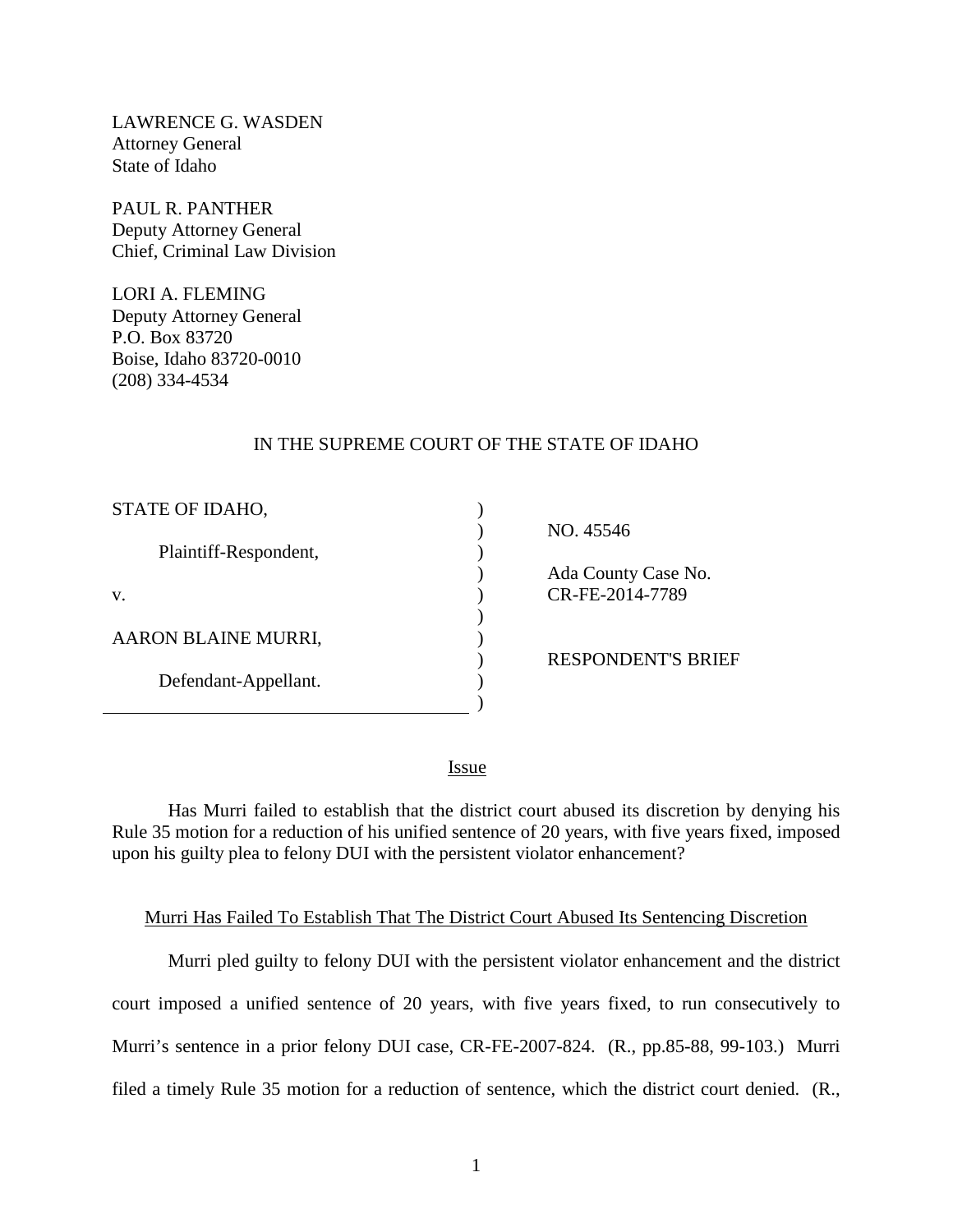pp.89, 104-06.) Murri filed a notice of appeal timely from the district court's order denying his Rule 35 motion. (R., pp.107-09.)

Murri asserts that the district court abused its discretion by denying his Rule 35 motion for a reduction of sentence in light of his desire to immediately participate in prison programs and the fact that he had remained disciplinary-free for a year while incarcerated. (Appellant's brief, pp.3-4.) Murri has failed to establish an abuse of discretion.

In State v. Huffman, 144 Idaho 201, 203, 159 P.3d 838, 840 (2007), the Idaho Supreme Court observed that a Rule 35 motion "does not function as an appeal of a sentence." The Court noted that where a sentence is within statutory limits, a Rule 35 motion is merely a request for leniency, which is reviewed for an abuse of discretion. Id. Thus, "[w]hen presenting a Rule 35 motion, the defendant must show that the sentence is excessive in light of new or additional information subsequently provided to the district court in support of the Rule 35 motion." Id. Absent the presentation of new evidence, "[a]n appeal from the denial of a Rule 35 motion cannot be used as a vehicle to review the underlying sentence." Id. Accord State v. Adair, 145 Idaho 514, 516, 181 P.3d 440, 442 (2008).

Murri did not appeal the judgment of conviction in this case, and he provided no new information in support of his Rule 35 motion that would entitle him to a reduction of his sentence. On appeal, he merely argues that the district court should have reduced his sentence because he wished to participate in prison programs sooner and had no discipline issues while incarcerated. (Appellant's brief, pp.3-4.) Murri's desire to rehabilitate and immediately participate in prison programs is not new information that entitles him to a reduction of sentence. The district court was aware, at the time of sentencing, of Murri's desire to participate in programming, and it is not "new" information that prisoners are most often placed in such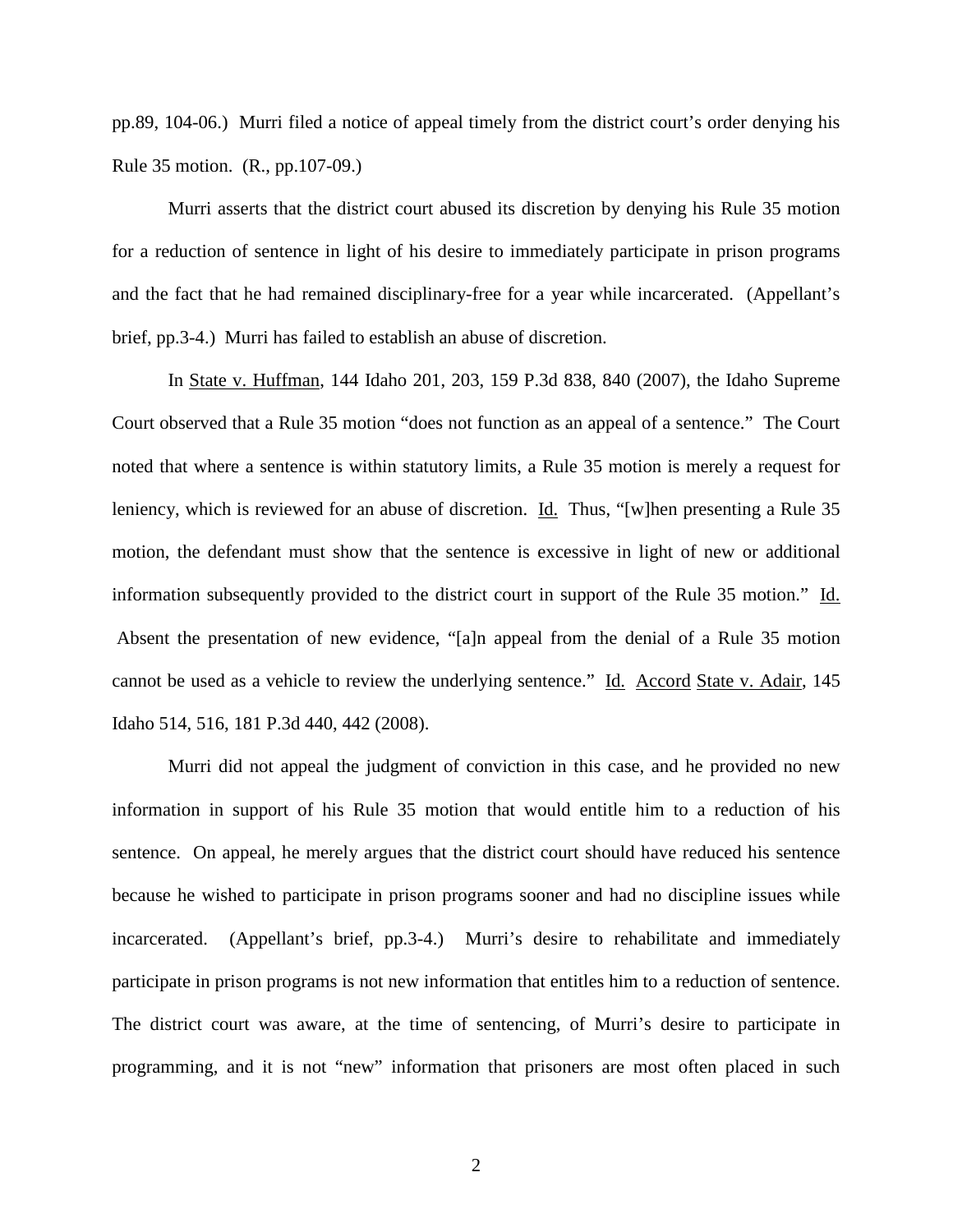treatment nearer to their date of parole eligibility. (PSI, p.14.) Furthermore, acceptable behavior is no less than what is expected of inmates committed to the Department of Correction. State v. Cobler, 148 Idaho 769, 773, 229 P.3d 374, 378 (2010) (in denying Rule 35 motion, trial court did not abuse discretion "in giving little or no weight to [defendant's] good behavior in prison"). Because Murri presented no new evidence in support of his Rule 35 motion that would entitle him to a reduction of sentence, he failed to demonstrate in the motion that his sentence was excessive. Having failed to make such a showing, he has failed to establish any basis for reversal of the district court's order denying his Rule 35 motion.

#### Conclusion

The state respectfully requests this Court to affirm the district court's order denying Murri's Rule 35 motion for a reduction of sentence.

DATED this 12th day of April, 2018.

 $/s$  Lori A. Fleming LORI A. FLEMING Deputy Attorney General

 ALICIA HYMAS Paralegal